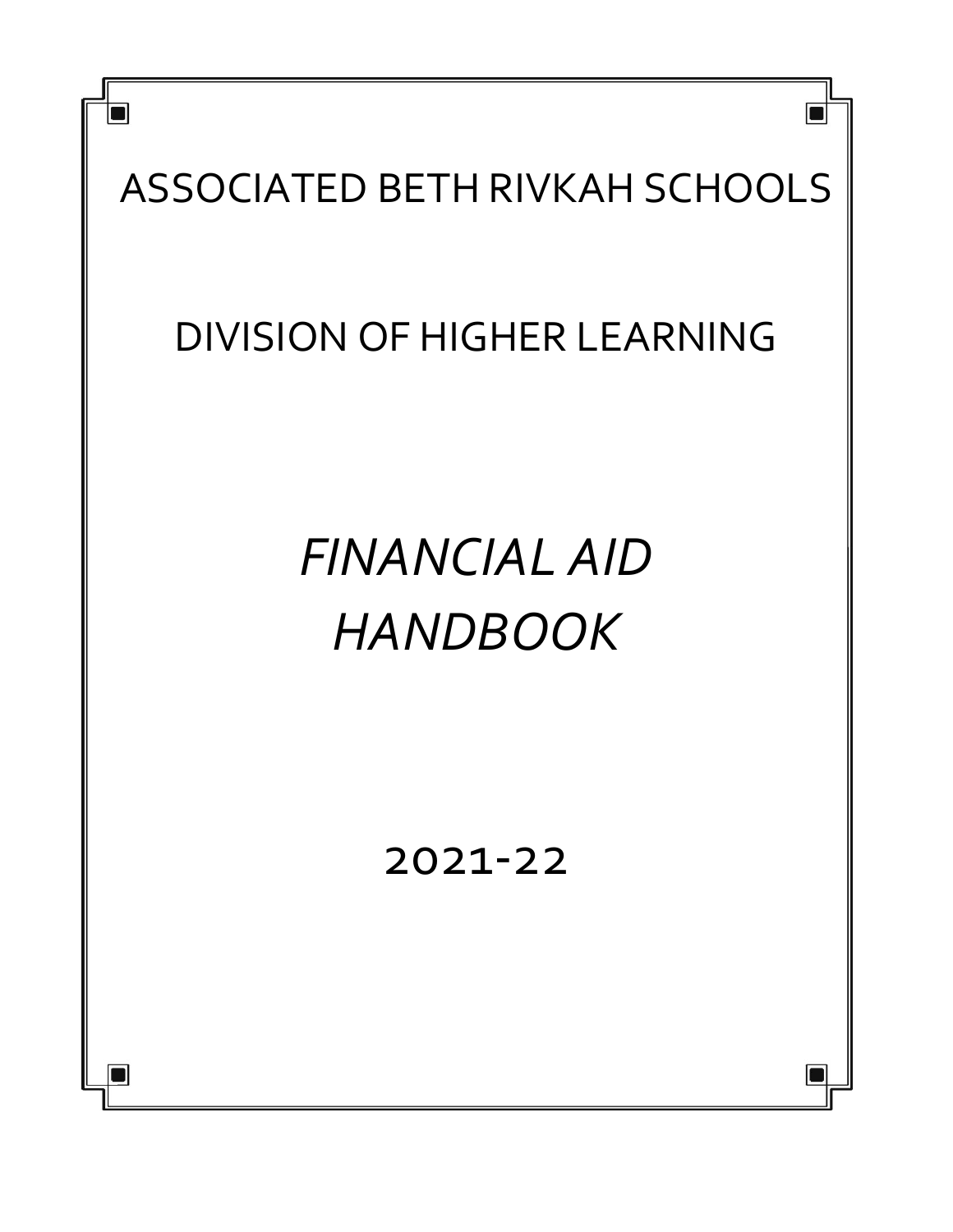### **FINANCIAL AID**

Division of Higher Learning of Associated Beth Rivkah Schools utilizes the services of Higher Education Compliance and Management, a financial aid consulting firm with many years of experience in the field. Division of Higher Learning of Associated Beth Rivkah Schools offers a variety of federal and state financial aid programs to its students. Higher Education Compliance and Management oversees administration of the programs.

Any student who has difficulty in meeting his educational costs at Division of Higher Learning of Associated Beth Rivkah Schools should contact Mrs. Zisel Gurevitz, Financial Aid Counselor to learn about the options available to her. These may include grants, scholarships, work-study programs and deferred payment plans.

The financial aid office, which is open during regular business hours, will make a determination as to the expected amount to be paid by the student and her family, and will evaluate what federal and state aid, if any, may be available to the student.

Financial aid packages that may be offered to students include grants and work-study jobs. The school may also offer financial assistance in the form of institutional scholarships to needy students as long as scholarship funds are available. Eligibility for federal programs is determined by an evaluation of the student's financial need, based strictly on the formulas developed by the Department of Education.

A student's financial need is determined by subtracting the contributions expected from the student and his parents from the total cost of education. The total financial aid awarded to a student, usually cannot exceed the student's need. This process is explained in greater detail below.

In order to qualify for federal financial aid programs, a student must:

- be enrolled in an eligible program;
- be a U.S. citizen, permanent resident of the U.S., or eligible non-citizen;
- utilize all assistance funds for education-related expenses;
- maintain satisfactory progress toward completion of a program of study;
- be a high school graduate or the recognized equivalent;
- sign the certification statement that she does not owe a refund to any Title IV program, and is not in default on any Title IV loan. This certification is located in step seven of the FAFSA.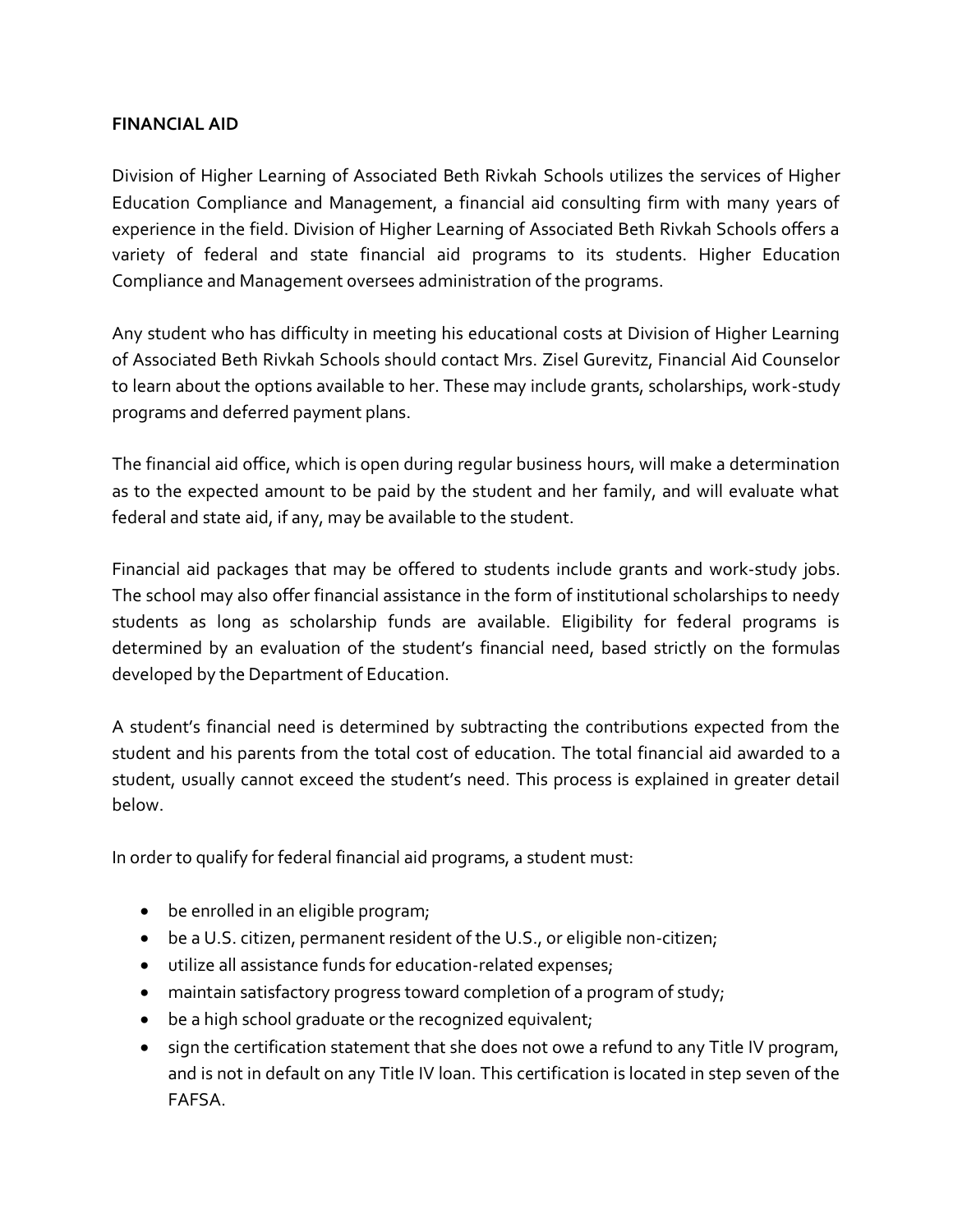#### APPLYING FOR FINANCIAL AID

To apply for financial aid, a prospective student should complete a Free Application for Federal Student Aid (FAFSA). This form is available at the financial aid office. Alternatively, the student can submit the application through FAFSA on the Web at [www.FAFSA.ed.gov.](www.FAFSA.ed.gov)

Students may be required to supply additional documentation, such as Tax Returns/IRS Tax Transcripts or Verification Worksheets, to verify the information reported on the FAFSA.

Awards are made for one academic year at a time, and are not automatically renewable. Students must reapply each year before the appropriate deadline.

#### FINANCIAL AID NEED

Title IV federal program eligibility is based on a process called Needs Analysis. The following is a brief explanation of Needs Analysis.

First, a determination is made as to whether the students are independent or dependent on their parents. There are several factors that are taken into account. Students should carefully read the FAFSA and its instructions. Should the students have questions determining their status, the financial aid staff can provide further explanation.

If the student is determined to be dependent on his parents, a parental contribution is assessed. This is the amount that the parents are expected to pay, based on their income and available assets. Allowances are made for expenses such as living allowance based on family size, taxes paid, and the number of children in college.

The students themselves are expected to contribute towards their education, using their earnings, if applicable. The students' assets (such as savings) are generally considered to be available for the purpose of their education and are expected to be divided among their years of post-secondary education.

The Parental Contribution, where applicable, is added to the Student Contribution, to yield the Expected Family Contribution (EFC). Expenses beyond those listed above may be considered under a process known as Professional Judgment. This process can be initiated by parent or student request after the student's initial eligibility has been determined. Then, the students and/or parents would submit documentation of unusual expenses, such as tuition paid for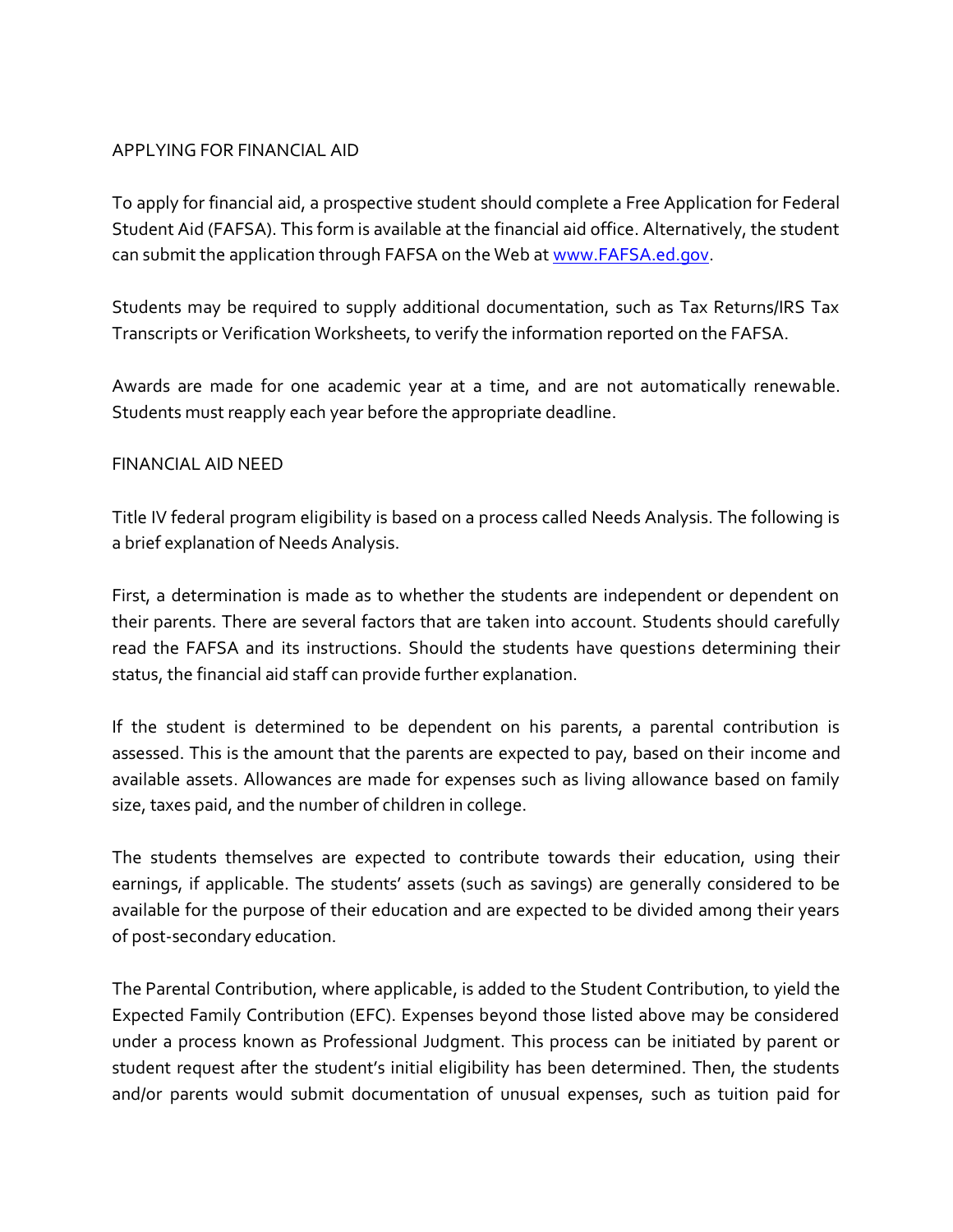siblings or medical expenses. These expenses can be taken into account by the financial aid staff to produce an adjusted EFC.

The student's budget or cost of education is calculated based on tuition and fees plus a standard allowance for living expenses, which depends on whether the student lives on campus, with his parents, or has other arrangements.

The EFC is then subtracted from the student's total budget. The result is known as the student's "need". This concept of need is the foundation of financial aid. Students who exhibit need and apply on time will probably be awarded aid.

### APPLICATION DEADLINE

While applications for Pell Grants may be processed until June 30, 2022, students may be required to submit their application earlier, as the application must be processed while the student is still eligible. Students are urged to submit their applications as early as possible. Late submissions may delay the processing of a student's application. More important, the funds for some programs are limited and will be distributed with priority given to those students who submit their application in a timely fashion.

Students may be required to update certain types of information that they have entered on their application, i.e. dependency status, household size, and number of family members enrolled in post-secondary education. Any such changes should be discussed with the financial aid office.

### FEDERAL AID PROGRAMS

The Federal Pell Grant Program provides grants to undergraduate students. These grants do not have to be repaid. This program is an "entitlement" which means that each eligible student who attends an eligible institution and applies on time may receive a Federal Pell Grant. The maximum grant for a fully eligible student is \$6495 per award year, which is 100% of the scheduled award. The amount that each student is eligible for is based on the EFC generated by a federally mandated formula.

Financial aid disbursements in the federal Pell Grant Program are scheduled at the beginning of each semester, provided that all paperwork has been submitted and is complete. A student generally receives half of his scheduled award during the first semester and the second half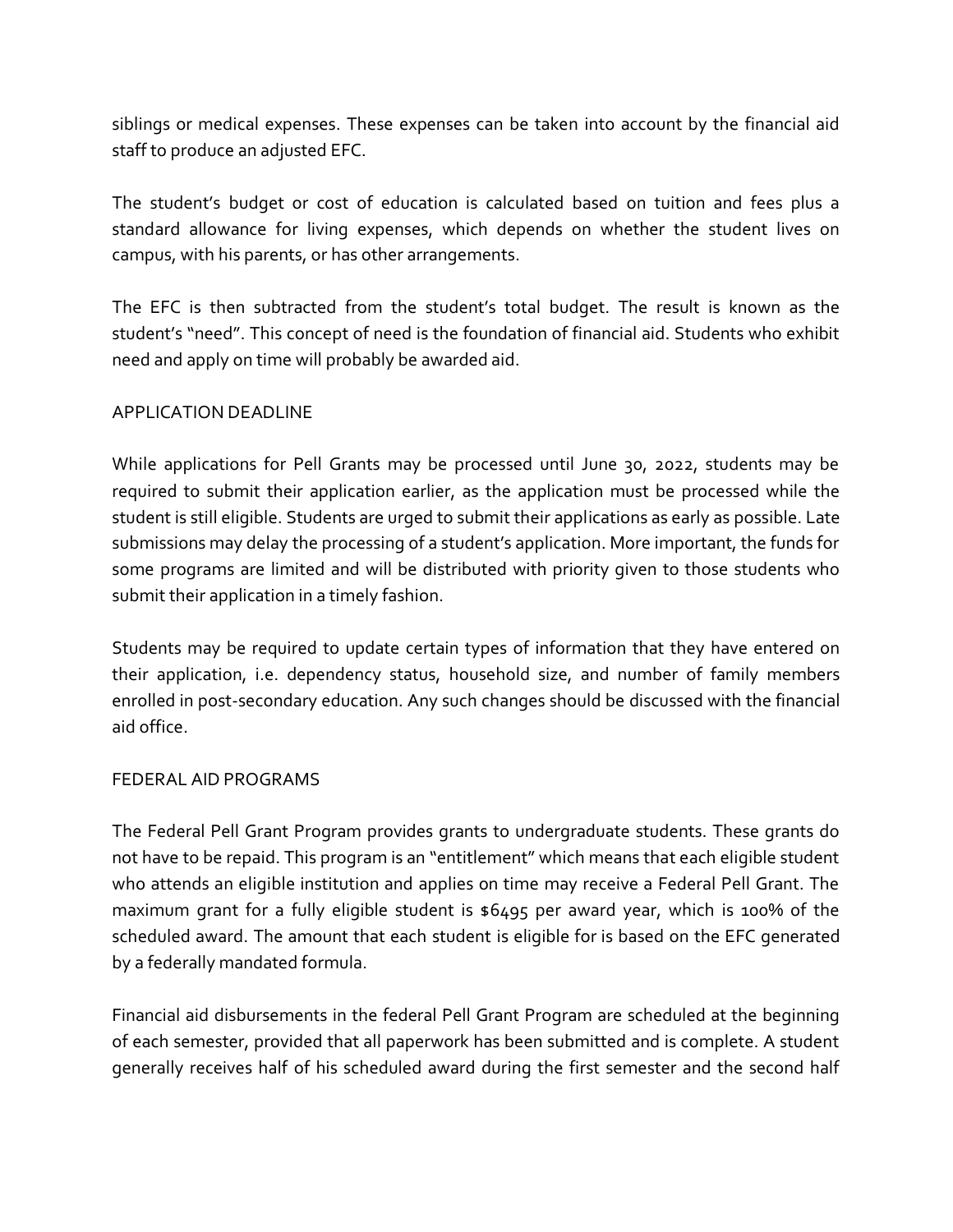during the second semester. Students whose paperwork is completed during the second semester may be paid retroactively for the first semester.

With the availability of Year-Round Pell, students can receive Federal Pell Grant funds for up to 150% of their Pell Grant Scheduled Award for an award year. An eligible student may now receive a Federal Pell Grant for the summer semester, even if she received 100% of her scheduled Federal Pell Grant award during the fall and spring semesters. To be eligible for the additional Pell Grant funds, the student must meet all general eligibility requirements to receive financial aid for the payment period and must be enrolled at least half time (six credits) in the payment period.

Students whose paper work is completed during the second or third semester may be paid retroactively for previous semesters in the same academic year.

The amount of Federal Pell Grant funds a student may receive over her lifetime is limited by federal law to 600%. If a student's lifetime eligibility used (LEU) equals 600%, the student may no longer receive Pell Grant funding.

Payments from the Federal Pell Program will either be made by credit to the student's tuition account or by direct disbursement to the student. Students will be informed of the expected amount of these payments. Students may inspect their tuition records during regular business hours at the business office.

**The Campus-Based Programs** are a group of programs funded under Title IV. The campusbased programs in which the institution participates are:

- FSEOG Federal Supplemental Educational Opportunity Grants
- FWS Federal Work Study

In these programs, fixed sums are allocated to each school based on its size and other factors. The institution then analyzes the need of all eligible financial aid applicants whose paperwork is completed in a timely manner, and determines an equitable distribution of the funds available in a process known as "packaging." Students who apply after the initial packaging deadlines, (as posted in school), may be too late to receive any funds from these programs.

The Federal Supplemental Education Opportunity Grant is a Campus-Based grant program available to undergraduate students. Awards, when available, can range from \$100 to \$4,000.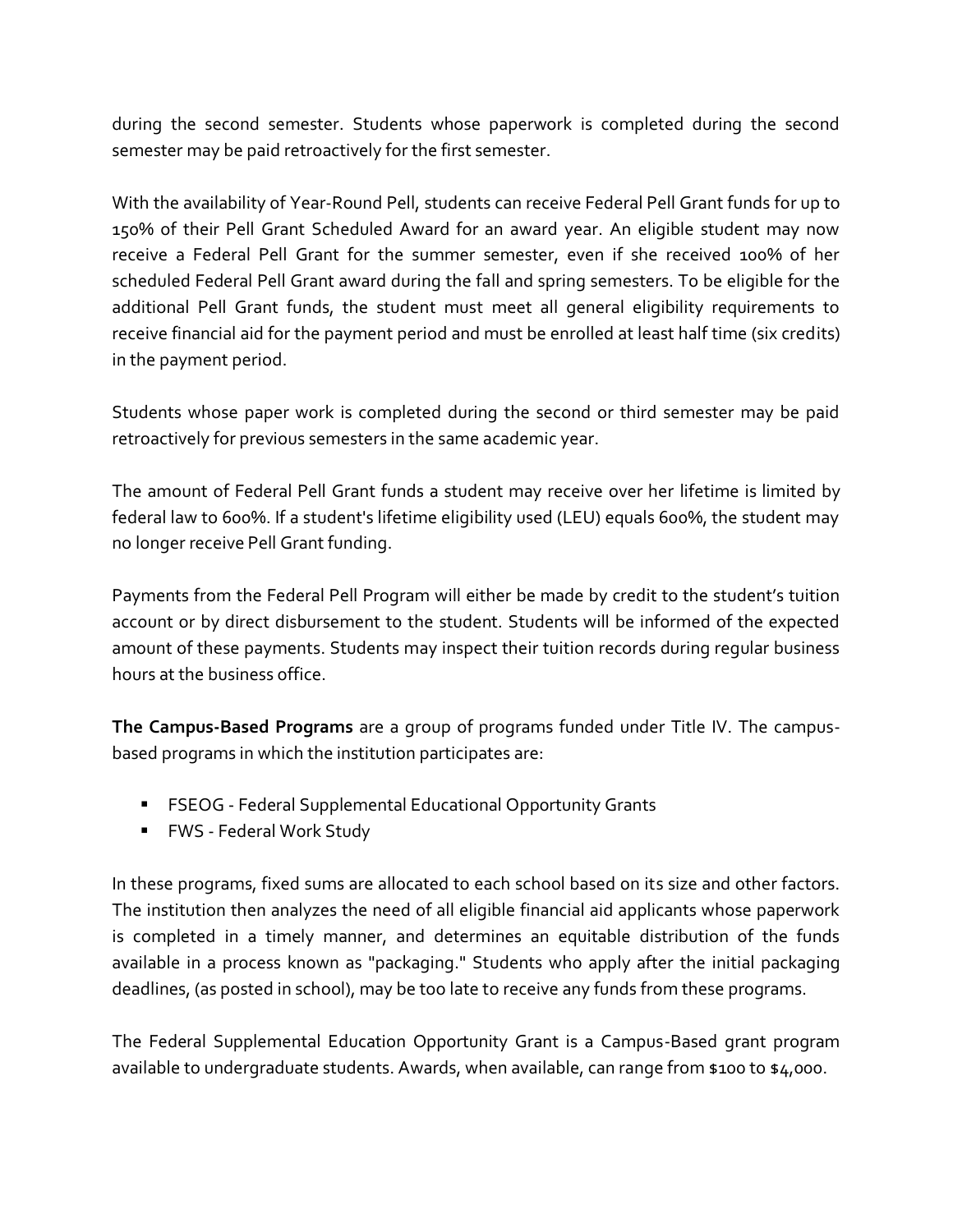Financial aid disbursements in the FSEOG Program are scheduled at the beginning of each semester, provided that all paperwork has been submitted and is complete. A student generally receives one half of his scheduled award during the first semester and the second half during the second semester. Students who complete their paperwork during the second semester may be paid retroactively for the first semester. However, students should keep in mind the strong likelihood that all FSEOG funds will have been allocated by that time.

Payments from the FSEOG program will be made by credit to the student's tuition account. Generally, the funds are matched 25% non-federal funds to 75% federal funds. However, if in a particular academic year the institution is granted a waiver of the institutional share requirement, the institution may choose not to provide the institutional match. Students will be informed of the expected amounts of these payments, and may inspect their tuition records during regular hours at the business office.

The Federal Work Study Program is an employment program. Funds are allocated to schools as part of the campus-based programs as explained above. Eligible students are offered parttime employment. The financial aid office, in consultation with the faculty, determines if a student is eligible for employment, based on his ability to fulfill his academic responsibilities with the added burden of employment. Employment is also contingent on student qualifications for the positions available.

Federal Work Study disbursements are in the form of payrolls, distributed monthly during the duration of the student's work schedule. The institution pays a percentage of matching funds per federal Work Study funds. The institutional portion may be paid to the student or may be credited to the student's tuition account. Generally, the funds are matched 25% institutional funds to 75% federal funds. However, if in a particular academic year the institution is granted a waiver of the institutional share requirement, the institution may choose not to provide the institutional match.

# NY STATE TAP GRANTS – DESCRIPTION

New York's Tuition Assistance Program (TAP), helps eligible New York residents attending instate postsecondary institutions pay for tuition. TAP grants are based on the applicant's and her family's New York State taxable income.

To apply for a TAP grant, a student must fill out a FAFSA, generally followed by an additional TAP application by June 30, 2022.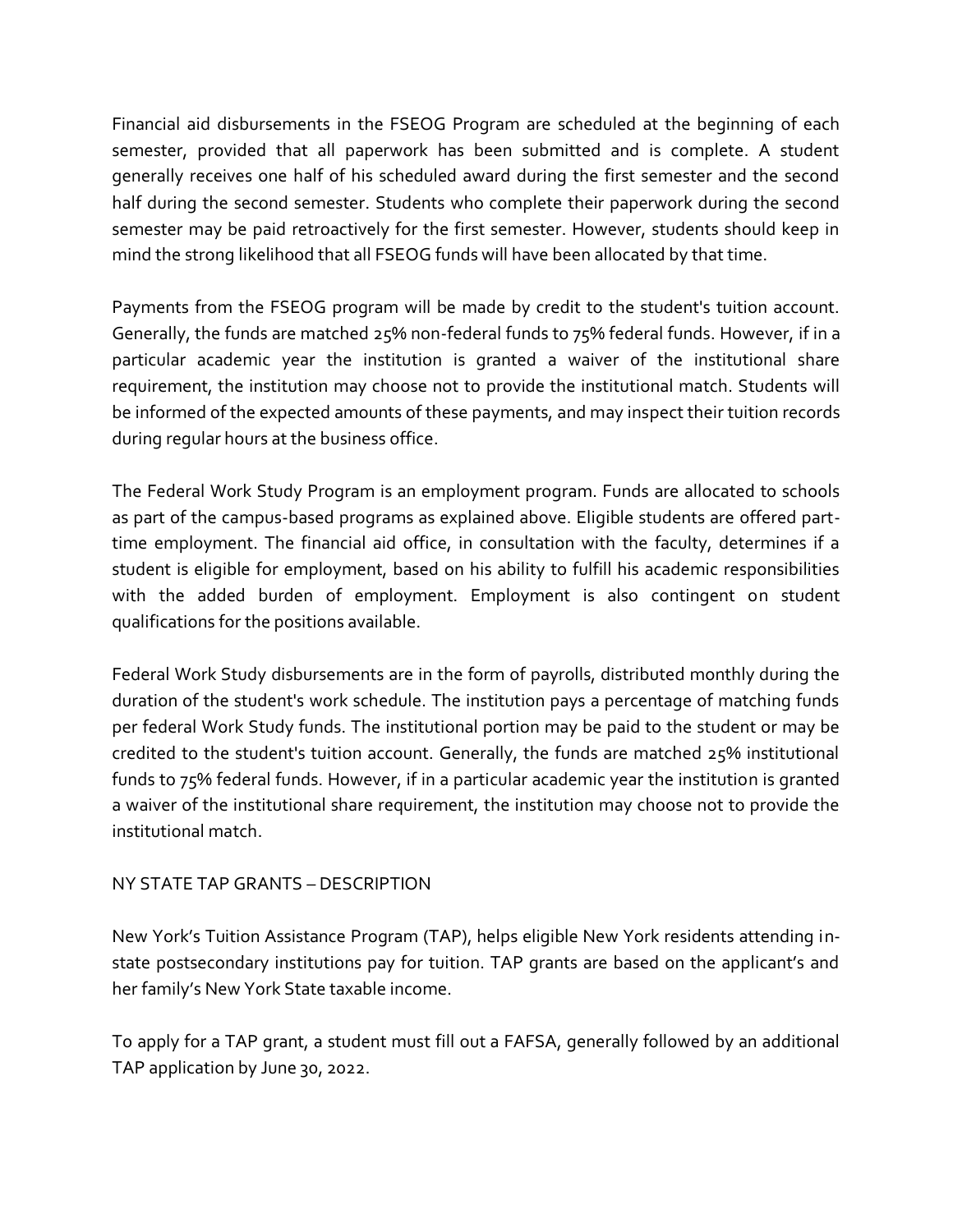To be eligible for an award the student must:

- $\triangleright$  meet one of the United States citizenship requirements;
- $\triangleright$  meet New York State residency requirements;
- $\triangleright$  enroll as a full-time undergraduate student;
- $\triangleright$  enroll in an approved program of study in an eligible New York State postsecondary institution;
- $\triangleright$  be matriculated;
- $\triangleright$  be in good academic standing; have at least a cumulative "C" average after receipt of two annual payments;
- $\triangleright$  not be in default on any Federal or State made student loan, or fail to comply with any service condition imposed by a State award program, or fail to make a required refund of any award;
- $\triangleright$  have a minimum tuition liability of at least \$200 per academic year (\$100 per semester);
- $\triangleright$  not exceed the income limitations established for the program;
- $\triangleright$  not be incarcerated;
- $\triangleright$  have a U.S. high school diploma satisfactory to TAP requirements, the equivalent recognized by the U.S. Secretary of Education, or a passing score on a federally approved ability-to-benefit test.

The New York State Dream Act enables some students who do not meet the above requirements, to be eligible for TAP Awards.

If you fit one of the descriptions below, you may be eligible.

- 1. Your permanent home is in NYS and you are or have one of the following:
	- A. [U-Visa](https://www.hesc.ny.gov/dream/#U-Visa)
	- B. [T-Visa](https://www.hesc.ny.gov/dream/#T-Visa)
	- C. [Temporary protected status,](https://www.hesc.ny.gov/dream/#TPS) pursuant to the Federal Immigration Act of 1990
	- D. [Without lawful immigration status](https://www.hesc.ny.gov/dream/#WIS) (including those with DACA status)

AND you meet one of the following criteria:

- a. You attended a NYS high school for 2 or more years, graduated from a NYS high school, and are applying for an award for undergraduate study at a NYS college within *five* years of receiving your NYS high school diploma *OR*
- b. You attended a NYS high school for 2 or more years, graduated from a NYS high school, and are applying for an award for graduate study at a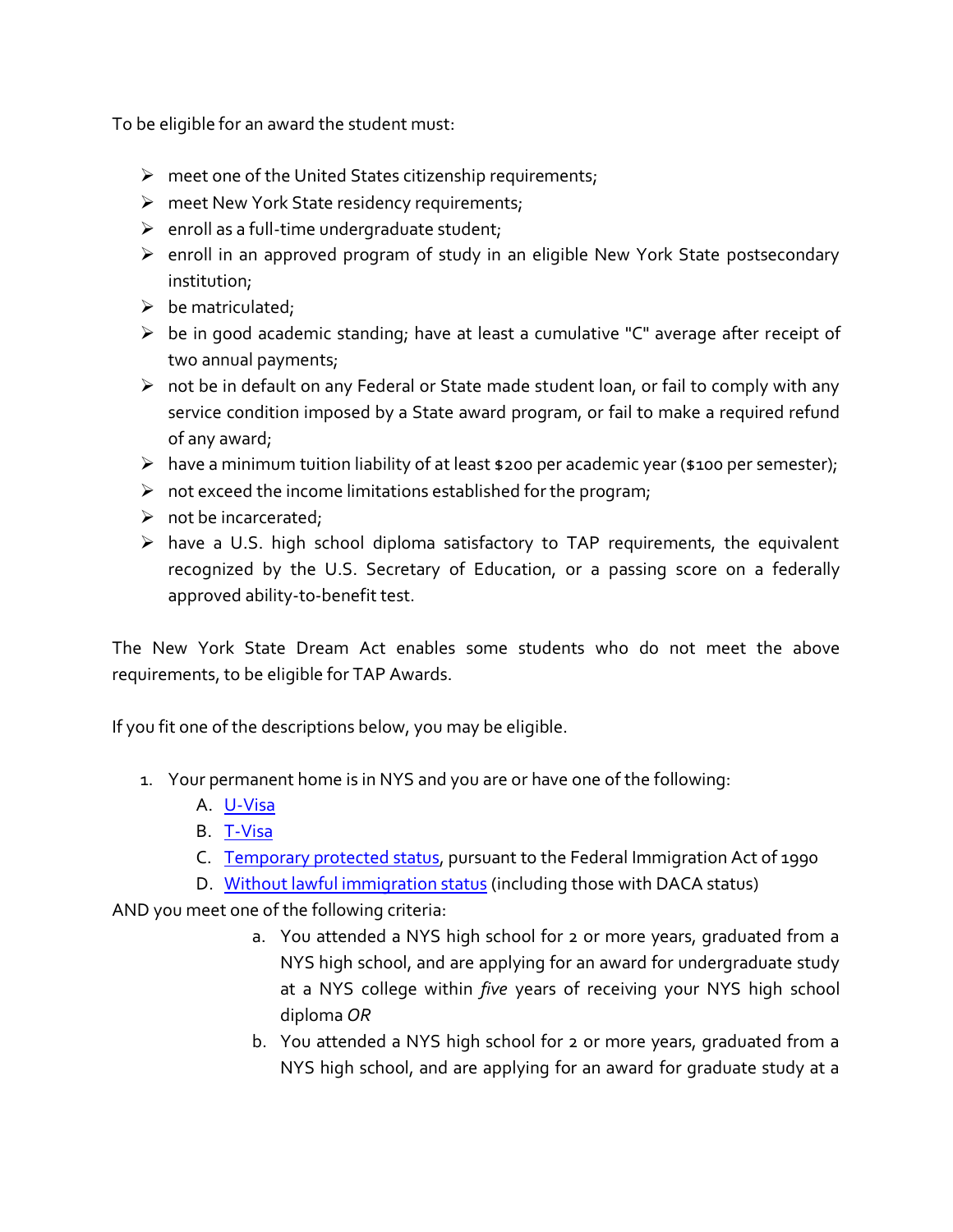NYS college within *ten* years of receiving your NYS high school diploma *OR*

- c. You received a NYS high school equivalency diploma, and are applying for an award for undergraduate study at a NYS college within *five* years of receiving your NYS high school equivalency diploma
- 2. Your permanent home is outside of NYS and you are or have one of the following:
	- A. U.S. citizen
	- B. Permanent lawful resident
	- C. Of a class of refugees paroled by the attorney general under his or her parole authority pertaining to the admission of aliens to the U.S.
	- D. [U-Visa](https://www.hesc.ny.gov/dream/#U-Visa)
	- E. [T-Visa](https://www.hesc.ny.gov/dream/#T-Visa)
	- F. [Temporary protected status,](https://www.hesc.ny.gov/dream/#TPS) pursuant to the Federal Immigration Act of 1990
	- G. [Without lawful immigration status](https://www.hesc.ny.gov/dream/#WIS) (including those with DACA status)

AND you meet one of the following criteria:

- a. You attended a NYS high school for 2 or more years, graduated from a NYS high school, and are applying for an award for undergraduate study at a NYS college within *five* years of receiving your NYS high school diploma *OR*
- b. You attended a NYS high school for 2 or more years, graduated from a NYS high school, and are applying for an award for graduate study at a NYS college within *ten* years of receiving your NYS high school diploma *OR*
- c. You received a NYS high school equivalency diploma, and are applying for an award for undergraduate study at a NYS college within *five* years of receiving your NYS high school equivalency diploma

Students meeting the NYS Dream Act eligibility criteria can apply for TAP by accessing the Dream Act Application and Act Application at [https://nysdream.applyists.net/Account/LogOn?ReturnUrl=%2f.](https://nysdream.applyists.net/Account/LogOn?ReturnUrl=%2f)

The application is simple and straightforward, and all information provided will be used only for determining eligibility and administering awards. Applicants without lawful immigration status will not be asked for their home address and will not have to upload financial records.

Once you have submitted an application, it is your responsibility to monitor the status of your application and to make sure your application is complete. You will be able to monitor the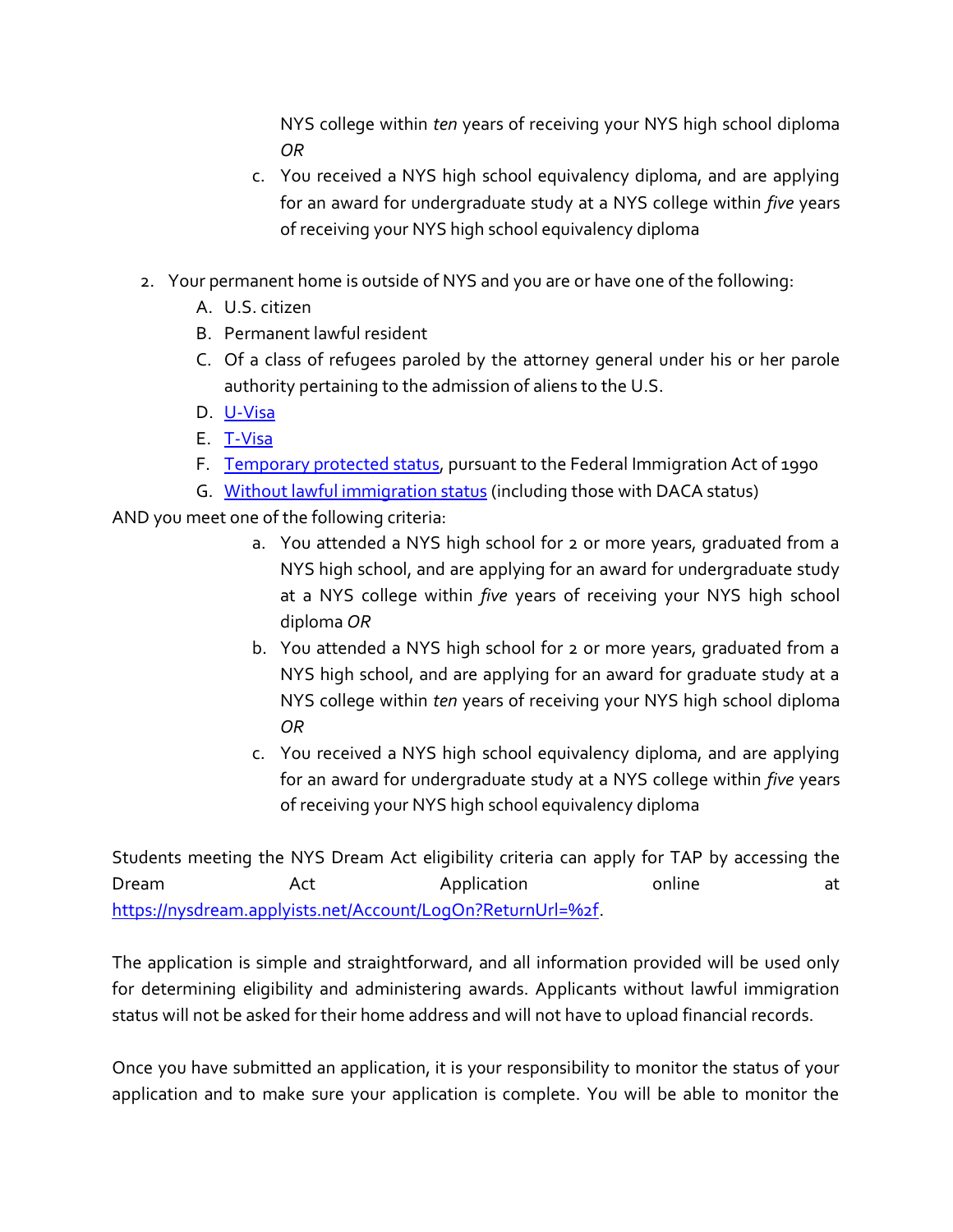status of your application online after submitting your application and uploading any required documentation. You will be notified by email when a determination has been made regarding your eligibility, at which point you will be required to accept the award.

The maximum yearly TAP award is \$5665. Award amounts are determined by:

- combined family NYS taxable income, Federal, State or local pension income and private pension and annuity income, if applicable;
- $\triangleright$  level of study;
- $\triangleright$  academic year in which first payment of TAP or any state award is received;
- $\triangleright$  type of postsecondary institution and the tuition charge;
- $\triangleright$  financial independence;
- $\triangleright$  other family members enrolled in NYS postsecondary education;
- $\triangleright$  other educational benefits received.

Division of Higher Learning of Associated Beth Rivkah Schools will disburse any TAP funds due to the student as soon as possible, but not more than 45 days after the institution has credited the award to the student's account.

Instead of disbursing funds due to the student, the institution may credit them toward a future term if the student authorizes the credit in writing. They may also credit TAP payments toward charges the student has incurred for a future term. That term must already be underway when the school receives the payment, and the balance for that term must exceed the amount deferred for that term based on anticipated receipt of a TAP award. An authorization form, which will remain in effect for the duration of their study, will be made available to students at the time of admission.

# STUDENT LOANS

The Federal Direct Loan program offers loans to students, which must be paid back with interest, to help cover their education related expenses. There are two categories of direct loans, subsidized, where the government pays the interest that accrues while the student is in school and unsubsidized, where the student is responsible for the interest that accrues while she is in school. Loans are only given to students who demonstrate willingness to repay. Direct PLUS loans are unsubsidized direct loans which are given to the parents of an eligible student who would like to help pay for the student's expenses in this manner. Although the school is eligible to participate in the federal loan programs, the school discourages students and parents from taking out loans. The school encourages its students to apply for the federal,